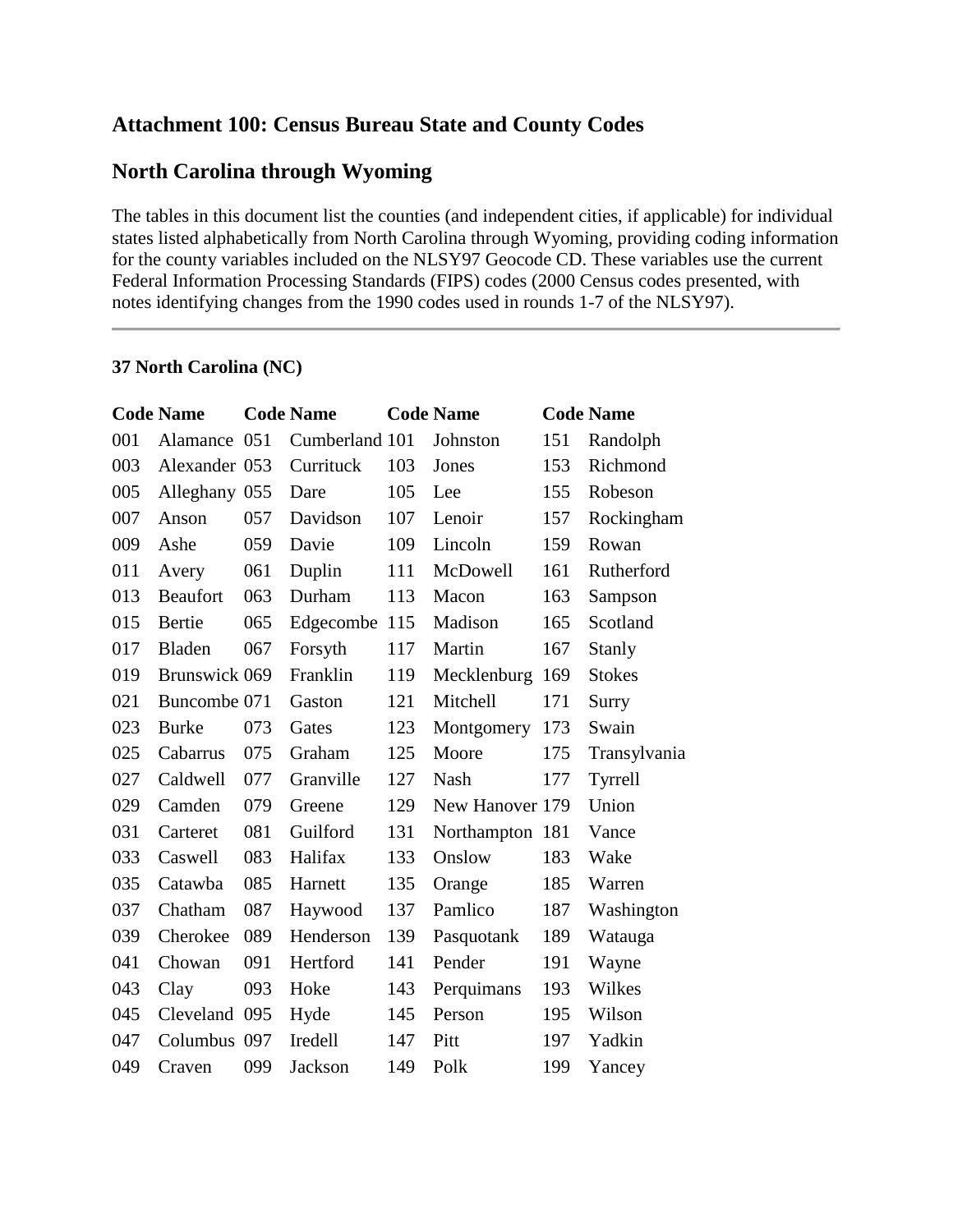### **38 North Dakota (ND)**

|     | <b>Code Name</b> |     | <b>Code Name</b>   |     | <b>Code Name</b> |     | <b>Code Name</b> |
|-----|------------------|-----|--------------------|-----|------------------|-----|------------------|
| 001 | Adams            | 029 | Emmons             | 055 | McLean           | 081 | Sargent          |
| 003 | <b>Barnes</b>    | 031 | Foster             | 057 | Mercer           | 083 | Sheridan         |
| 005 | Benson           | 033 | Golden Valley 059  |     | Morton           | 085 | Sioux            |
| 007 | <b>Billings</b>  | 035 | <b>Grand Forks</b> | 061 | Mountrail 087    |     | Slope            |
| 009 | Bottineau 037    |     | Grant              | 063 | <b>Nelson</b>    | 089 | Stark            |
| 011 | Bowman 039       |     | Griggs             | 065 | Oliver           | 091 | <b>Steele</b>    |
| 013 | <b>Burke</b>     | 041 | Hettinger          | 067 | Pembina          | 093 | Stutsman         |
| 015 | Burleigh 043     |     | Kidder             | 069 | Pierce           | 095 | Towner           |
| 017 | Cass             | 045 | LaMoure            | 071 | Ramsey           | 097 | Traill           |
| 019 | Cavalier         | 047 | Logan              | 073 | Ransom           | 099 | Walsh            |
| 021 | Dickey           | 049 | McHenry            | 075 | Renville         | 101 | Ward             |
| 023 | Divide           | 051 | McIntosh           | 077 | Richland         | 103 | Wells            |
| 025 | Dunn             | 053 | McKenzie           | 079 | Rolette          | 105 | Williams         |
| 027 | Eddy             |     |                    |     |                  |     |                  |

## **39 Ohio (OH)**

|     | <b>Code Name</b> |     | <b>Code Name</b> |     | <b>Code Name</b> |     | <b>Code Name</b> |
|-----|------------------|-----|------------------|-----|------------------|-----|------------------|
| 001 | Adams            | 045 | Fairfield        | 089 | Licking          | 133 | Portage          |
| 003 | Allen            | 047 | Fayette          | 091 | Logan            | 135 | Preble           |
| 005 | Ashland          | 049 | Franklin         | 093 | Lorain           | 137 | Putnam           |
| 007 | Ashtabula        | 051 | Fulton           | 095 | Lucas            | 139 | Richland         |
| 009 | Athens           | 053 | Gallia           | 097 | Madison          | 141 | Ross             |
| 011 | Auglaize         | 055 | Geauga           | 099 | <b>Mahoning</b>  | 143 | Sandusky         |
| 013 | Belmont          | 057 | Greene           | 101 | Marion           | 145 | Scioto           |
| 015 | <b>Brown</b>     | 059 | Guernsey 103     |     | Medina           | 147 | Seneca           |
| 017 | <b>Butler</b>    | 061 | Hamilton 105     |     | Meigs            | 149 | Shelby           |
| 019 | Carroll          | 063 | Hancock          | 107 | Mercer           | 151 | <b>Stark</b>     |
| 021 | Champaign        | 065 | Hardin           | 109 | Miami            | 153 | Summit           |
| 023 | Clark            | 067 | Harrison         | 111 | Monroe           | 155 | Trumbull         |
| 025 | Clermont         | 069 | Henry            | 113 | Montgomery 157   |     | Tuscarawas       |
| 027 | Clinton          | 071 | Highland 115     |     | Morgan           | 159 | Union            |
| 029 | Columbiana 073   |     | Hocking          | 117 | Morrow           | 161 | Van Wert         |
| 031 | Coshocton        | 075 | Holmes           | 119 | Muskingum        | 163 | Vinton           |
| 033 | Crawford         | 077 | Huron            | 121 | Noble            | 165 | Warren           |
| 035 | Cuyahoga         | 079 | Jackson          | 123 | Ottawa           | 167 | Washington       |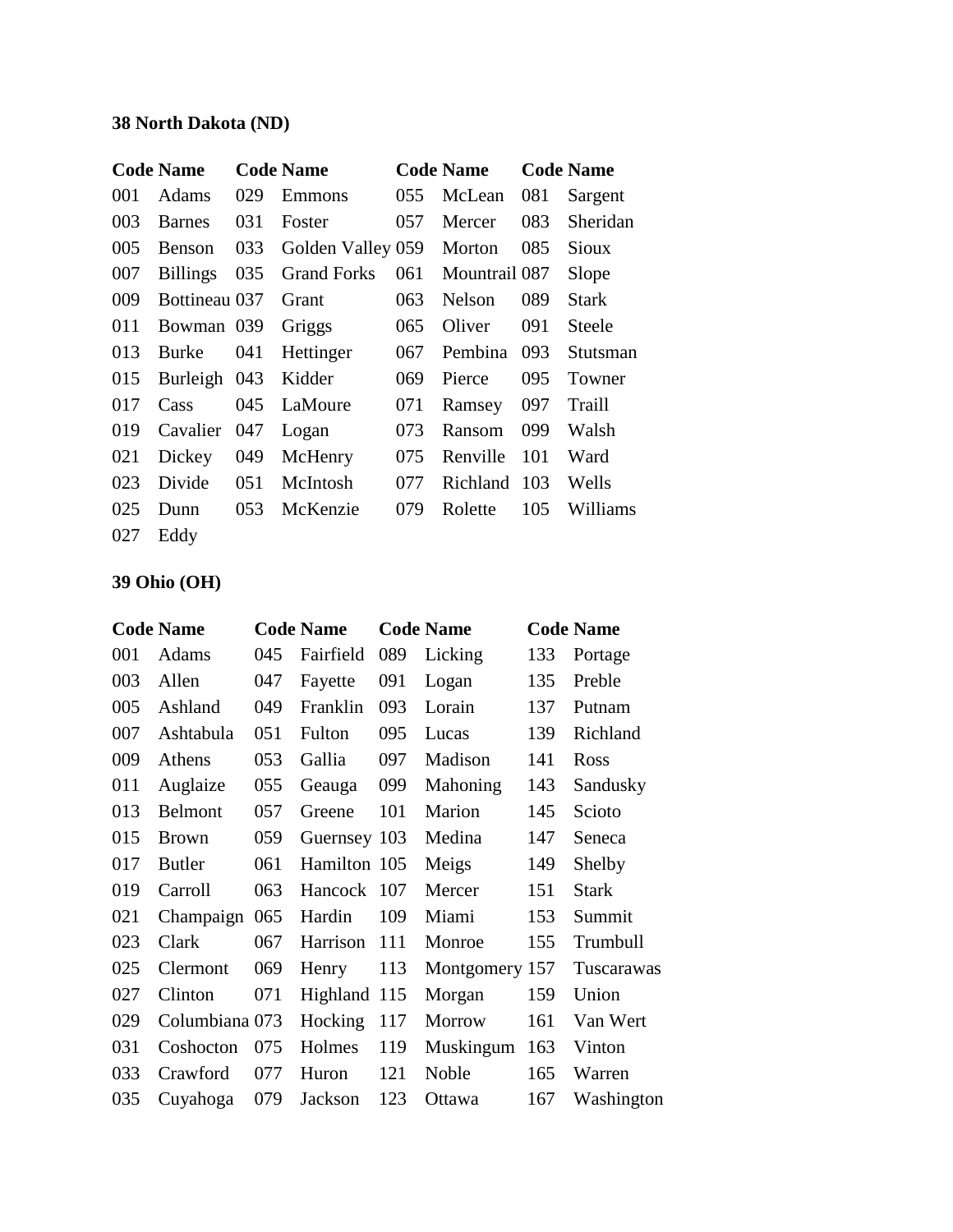|                                |  | 037 Darke 081 Jefferson 125 Paulding 169 Wayne |             |
|--------------------------------|--|------------------------------------------------|-------------|
|                                |  | 039 Defiance 083 Knox 127 Perry 171 Williams   |             |
|                                |  | 041 Delaware 085 Lake 129 Pickaway 173 Wood    |             |
| 043 Erie 087 Lawrence 131 Pike |  |                                                | 175 Wyandot |

#### **40 Oklahoma (OK)**

|     | <b>Code Name</b> |     | <b>Code Name</b> |     | <b>Code Name</b> |     | <b>Code Name</b>   |
|-----|------------------|-----|------------------|-----|------------------|-----|--------------------|
| 001 | Adair            | 041 | Delaware         | 079 | Le Flore         | 117 | Pawnee             |
| 003 | Alfalfa          | 043 | Dewey            | 081 | Lincoln          | 119 | Payne              |
| 005 | Atoka            | 045 | Ellis            | 083 | Logan            | 121 | Pittsburg          |
| 007 | Beaver           | 047 | Garfield         | 085 | Love             | 123 | Pontotoc           |
| 009 | Beckham          | 049 | Garvin           | 087 | McClain          | 125 | Pottawatomie       |
| 011 | Blaine           | 051 | Grady            | 089 | McCurtain 127    |     | Pushmataha         |
| 013 | <b>Bryan</b>     | 053 | Grant            | 091 | McIntosh         | 129 | <b>Roger Mills</b> |
| 015 | Caddo            | 055 | Greer            | 093 | Major            | 131 | Rogers             |
| 017 | Canadian         | 057 | Harmon           | 095 | Marshall         | 133 | Seminole           |
| 019 | Carter           | 059 | Harper           | 097 | Mayes            | 135 | Sequoyah           |
| 021 | Cherokee         | 061 | Haskell          | 099 | Murray           | 137 | <b>Stephens</b>    |
| 023 | Choctaw          | 063 | Hughes           | 101 | Muskogee         | 139 | Texas              |
| 025 | Cimarron         | 065 | Jackson          | 103 | <b>Noble</b>     | 141 | Tillman            |
| 027 | Cleveland 067    |     | Jefferson        | 105 | Nowata           | 143 | Tulsa              |
| 029 | Coal             | 069 | Johnston         | 107 | Okfuskee         | 145 | Wagoner            |
| 031 | Comanche 071     |     | Kay              | 109 | Oklahoma 147     |     | Washington         |
| 033 | Cotton           | 073 | Kingfisher 111   |     | Okmulgee 149     |     | Washita            |
| 035 | Craig            | 075 | Kiowa            | 113 | Osage            | 151 | Woods              |
| 037 | Creek            | 077 | Latimer          | 115 | Ottawa           | 153 | Woodward           |
| 039 | Custer           |     |                  |     |                  |     |                    |

## **41 Oregon (OR)**

| <b>Code Name</b> | Code Name Code Name                      |       |
|------------------|------------------------------------------|-------|
|                  | 001 Baker 025 Harney 049 Morrow          |       |
|                  | 003 Benton 027 Hood River 051 Multnomah  |       |
|                  | 005 Clackamas 029 Jackson 053 Polk       |       |
|                  | 007 Clatsop 031 Jefferson 055 Sherman    |       |
|                  | 009 Columbia 033 Josephine 057 Tillamook |       |
|                  | 011 Coos 035 Klamath 059 Umatilla        |       |
|                  | 013 Crook 037 Lake 061                   | Union |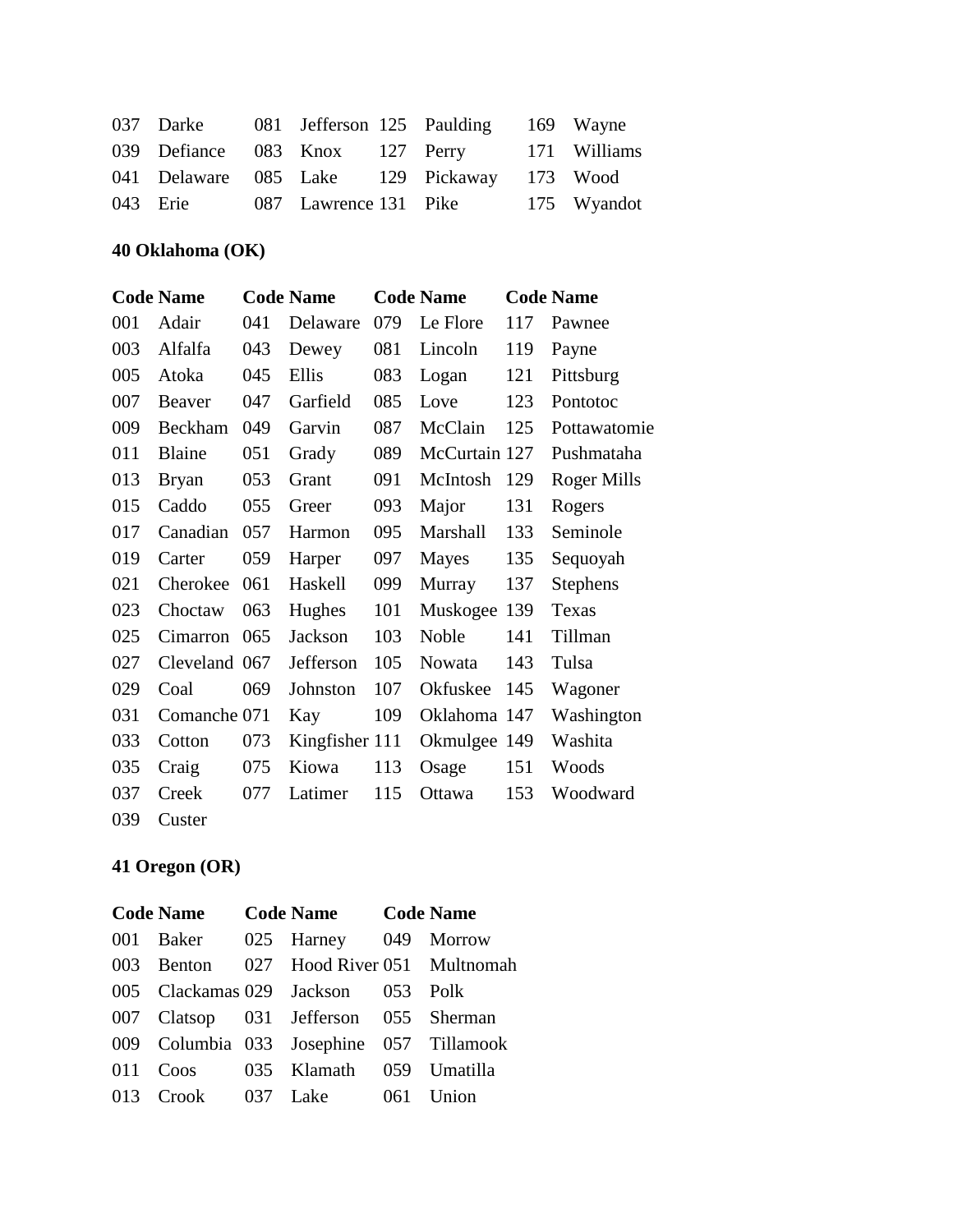| 015 Curry 039 Lane        |                                  | 063 Wallowa    |
|---------------------------|----------------------------------|----------------|
| 017 Deschutes 041 Lincoln |                                  | 065 Wasco      |
|                           | 019 Douglas 043 Linn             | 067 Washington |
|                           | 021 Gilliam 045 Malheur          | 069 Wheeler    |
|                           | 023 Grant 047 Marion 071 Yamhill |                |

## **42 Pennsylvania (PA)**

|     | <b>Code Name</b> |     | <b>Code Name</b> |     | <b>Code Name</b> |
|-----|------------------|-----|------------------|-----|------------------|
| 001 | Adams            | 047 | Elk              | 091 | Montgomery       |
| 003 | Allegheny        | 049 | Erie             | 093 | Montour          |
| 005 | Armstrong        | 051 | Fayette          | 095 | Northampton      |
| 007 | Beaver           | 053 | Forest           | 097 | Northumberland   |
| 009 | Bedford          | 055 | Franklin         | 099 | Perry            |
| 011 | <b>Berks</b>     | 057 | Fulton           | 101 | Philadelphia     |
| 013 | Blair            | 059 | Greene           | 103 | Pike             |
| 015 | <b>Bradford</b>  | 061 | Huntingdon       | 105 | Potter           |
| 017 | <b>Bucks</b>     | 063 | Indiana          | 107 | Schuylkill       |
| 019 | <b>Butler</b>    | 065 | Jefferson        | 109 | Snyder           |
| 021 | Cambria          | 067 | Juniata          | 111 | Somerset         |
| 023 | Cameron          | 069 | Lackawanna 113   |     | Sullivan         |
| 025 | Carbon           | 071 | Lancaster        | 115 | Susquehanna      |
| 027 | Centre           | 073 | Lawrence         | 117 | Tioga            |
| 029 | Chester          | 075 | Lebanon          | 119 | Union            |
| 031 | Clarion          | 077 | Lehigh           | 121 | Venango          |
| 033 | Clearfield       | 079 | Luzerne          | 123 | Warren           |
| 035 | Clinton          | 081 | Lycoming         | 125 | Washington       |
| 037 | Columbia         | 083 | McKean           | 127 | Wayne            |
| 039 | Crawford         | 085 | Mercer           | 129 | Westmoreland     |
| 041 | Cumberland 087   |     | Mifflin          | 131 | Wyoming          |
| 043 | Dauphin          | 089 | Monroe           | 133 | York             |
|     |                  |     |                  |     |                  |

045 Delaware

## **44 Rhode Island (RI)**

001 Bristol 007 Providence 003 Kent 009 Washington 005 Newport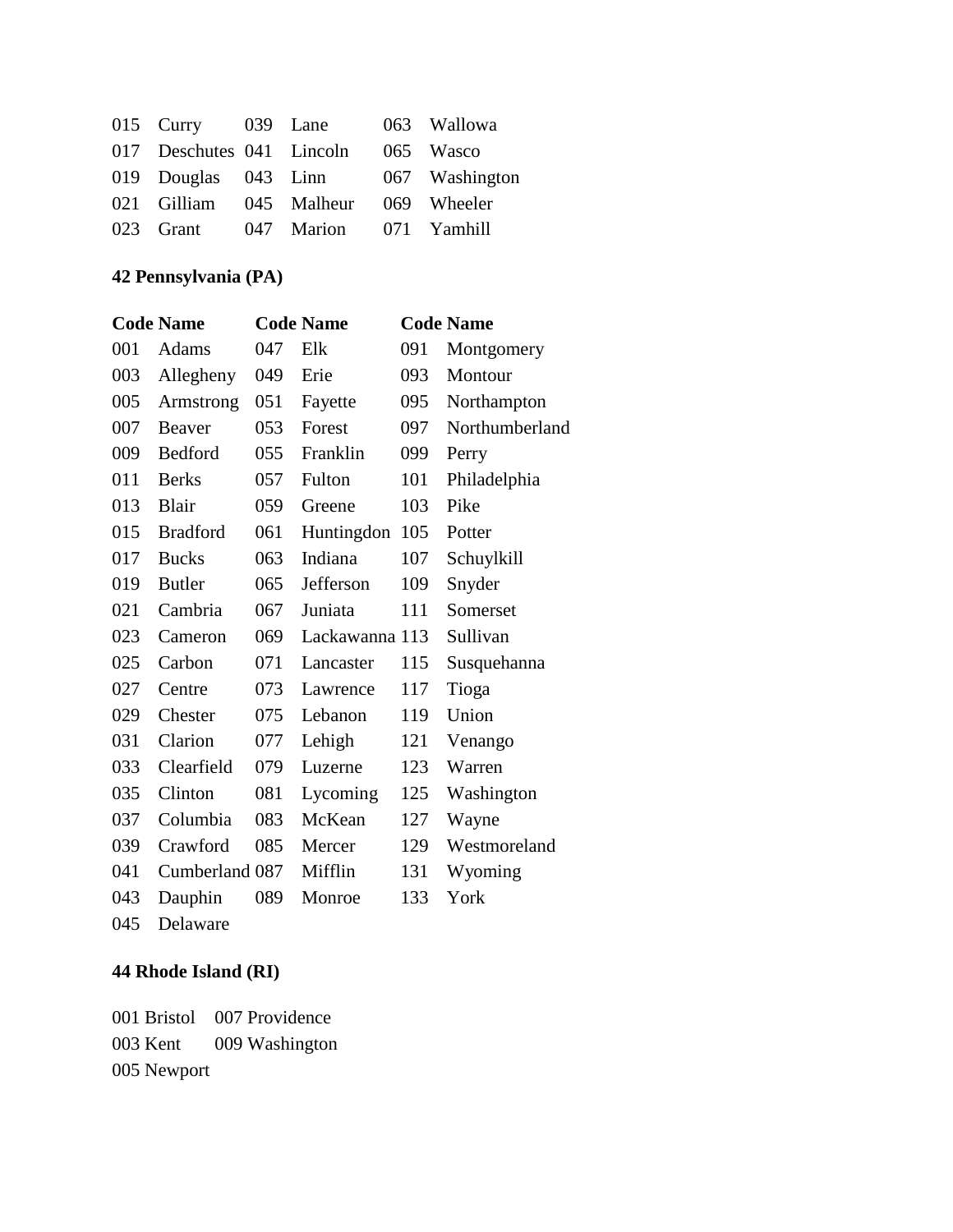### **45 South Carolina (SC)**

|     | <b>Code Name</b> |     | <b>Code Name</b>                     |     | <b>Code Name</b> |     | <b>Code Name</b> |
|-----|------------------|-----|--------------------------------------|-----|------------------|-----|------------------|
| 001 |                  |     | Abbeville 025 Chesterfield 049       |     | Hampton          | 071 | Newberry         |
| 003 | Aiken            | 027 | Clarendon                            | 051 | Horry            | 073 | Oconee           |
| 005 | Allendale 029    |     | Colleton                             | 053 | Jasper           | 075 | Orangeburg       |
| 007 |                  |     | Anderson 031 Darlington 055          |     | Kershaw          | 077 | Pickens          |
| 009 | Bamberg          | 033 | Dillon                               | 057 | Lancaster        | 079 | Richland         |
| 011 | Barnwell         |     | 035 Dorchester                       | 059 | Laurens          | 081 | Saluda           |
| 013 | Beaufort 037     |     | Edgefield                            |     | 061 Lee          | 083 | Spartanburg      |
| 015 |                  |     | Berkeley 039 Fairfield               |     | 063 Lexington    | 085 | Sumter           |
| 017 | Calhoun          | 041 | Florence                             | 065 | McCormick 087    |     | Union            |
| 019 |                  |     | Charleston 043 Georgetown 067 Marion |     |                  | 089 | Williamsburg     |
| 021 | Cherokee 045     |     | Greenville 069                       |     | Marlboro         | 091 | York             |
| 023 | <b>Chester</b>   | 047 | Greenwood                            |     |                  |     |                  |

#### **46 South Dakota (SD)**

|     | <b>Code Name</b> |     | <b>Code Name</b>  |     | <b>Code Name</b> |     | <b>Code Name</b> |
|-----|------------------|-----|-------------------|-----|------------------|-----|------------------|
| 003 | Aurora           | 037 | Day               | 071 | Jackson          | 103 | Pennington       |
| 005 | Beadle           | 039 | Deuel             | 073 | Jerauld          | 105 | Perkins          |
| 007 | Bennett          | 041 | Dewey             | 075 | Jones            | 107 | Potter           |
| 009 | Bon Homme 043    |     | Douglas           | 077 | Kingsbury        | 109 | Roberts          |
| 011 | <b>Brookings</b> | 045 | Edmunds           | 079 | Lake             | 111 | Sanborn          |
| 013 | <b>Brown</b>     | 047 | <b>Fall River</b> | 081 | Lawrence         | 113 | Shannon          |
| 015 | <b>Brule</b>     | 049 | Faulk             | 083 | Lincoln          | 115 | Spink            |
| 017 | <b>Buffalo</b>   | 051 | Grant             | 085 | Lyman            | 117 | Stanley          |
| 019 | <b>Butte</b>     | 053 | Gregory           | 087 | <b>McCook</b>    | 119 | Sully            |
| 021 | Campbell         | 055 | Haakon            | 089 | McPherson 121    |     | Todd             |
| 023 | Charles Mix 057  |     | Hamlin            | 091 | Marshall         | 123 | Tripp            |
| 025 | Clark            | 059 | Hand              | 093 | Meade            | 125 | Turner           |
| 027 | Clay             | 061 | Hanson            | 095 | Mellette         | 127 | Union            |
| 029 | Codington        | 063 | Harding           | 097 | Miner            | 129 | Walworth         |
| 031 | Corson           | 065 | Hughes            | 099 | Minnehaha 135    |     | Yankton          |
| 033 | Custer           | 067 | Hutchinson 101    |     | Moody            | 137 | Ziebach          |
| 035 | Davison          | 069 | Hyde              |     |                  |     |                  |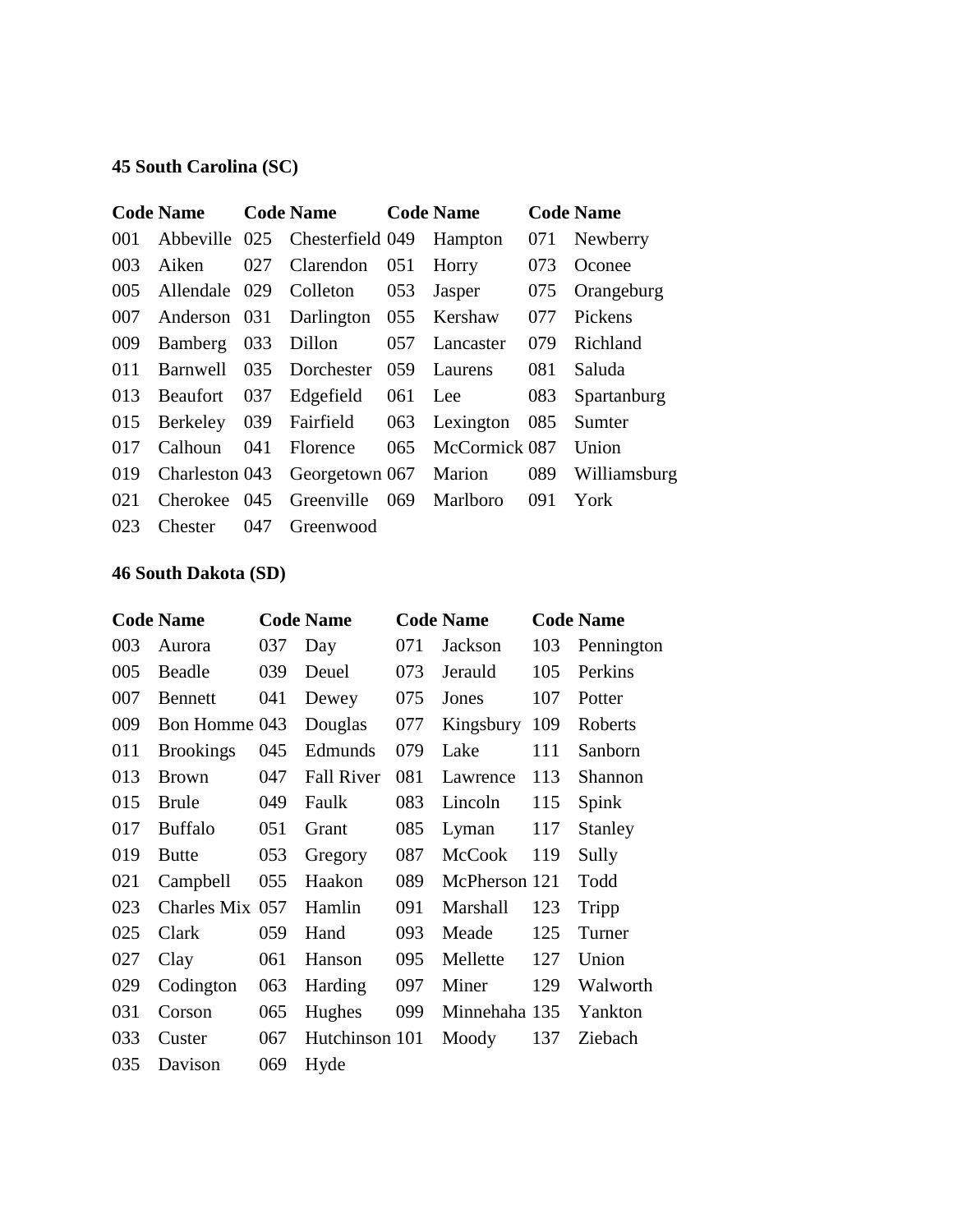### **47 Tennessee (TN)**

|     | <b>Code Name</b> |     | <b>Code Name</b> |     | <b>Code Name</b> |     | <b>Code Name</b> |
|-----|------------------|-----|------------------|-----|------------------|-----|------------------|
| 001 | Anderson         | 031 | Coffee           | 061 | Grundy           | 091 | Johnson          |
| 003 | Bedford          | 033 | Crockett         | 063 | Hamblen          | 093 | Knox             |
| 005 | Benton           | 035 | Cumberland 065   |     | Hamilton         | 095 | Lake             |
| 007 | <b>Bledsoe</b>   | 037 | Davidson         | 067 | Hancock          | 097 | Lauderdale       |
| 009 | <b>Blount</b>    | 039 | Decatur          | 069 | Hardeman         | 099 | Lawrence         |
| 011 | <b>Bradley</b>   | 041 | DeKalb           | 071 | Hardin           | 101 | Lewis            |
| 013 | Campbell         | 043 | Dickson          | 073 | Hawkins          | 103 | Lincoln          |
| 015 | Cannon           | 045 | Dyer             | 075 | Haywood          | 105 | Loudon           |
| 017 | Carroll          | 047 | Fayette          | 077 | Henderson        | 107 | McMinn           |
| 019 | Carter           | 049 | Fentress         | 079 | Henry            | 109 | McNairy          |
| 021 | Cheatham         | 051 | Franklin         | 081 | Hickman          | 111 | Macon            |
| 023 | Chester          | 053 | Gibson           | 083 | Houston          | 113 | Madison          |
| 025 | Claiborne        | 055 | Giles            | 085 | Humphreys 115    |     | Marion           |
| 027 | Clay             | 057 | Grainger         | 087 | Jackson          | 117 | Marshall         |
| 029 | Cocke            | 059 | Greene           | 089 | Jefferson        | 119 | Maury            |
| 121 | Meigs            | 139 | Polk             | 157 | Shelby           | 175 | Van Buren        |
| 123 | Monroe           | 141 | Putnam           | 159 | Smith            | 177 | Warren           |
| 125 | Montgomery 143   |     | Rhea             | 161 | Stewart          | 179 | Washington       |
| 127 | Moore            | 145 | Roane            | 163 | Sullivan         | 181 | Wayne            |
| 129 | Morgan           | 147 | Robertson        | 165 | Sumner           | 183 | Weakley          |
| 131 | Obion            | 149 | Rutherford       | 167 | Tipton           | 185 | White            |
| 133 | Overton          | 151 | Scott            | 169 | Trousdale        | 187 | Williamson       |
| 135 | Perry            | 153 | Sequatchie       | 171 | Unicoi           | 189 | Wilson           |
| 137 | Pickett          | 155 | Sevier           | 173 | Union            |     |                  |

### **48 Texas (TX)**

| Code Name Code Name |                                                      | Code Name Code Name         |  |
|---------------------|------------------------------------------------------|-----------------------------|--|
|                     | 001 Anderson 083 Coleman                             | 165 Gaines 247 Jim Hogg     |  |
|                     | 003 Andrews 085 Collin                               | 167 Galveston 249 Jim Wells |  |
|                     | 005 Angelina 087 Collingsworth 169 Garza 251 Johnson |                             |  |
|                     | 007 Aransas 089 Colorado 171 Gillespie 253 Jones     |                             |  |
|                     | 009 Archer 091 Comal 173 Glasscock 255 Karnes        |                             |  |
|                     | 011 Armstrong 093 Comanche 175 Goliad 257 Kaufman    |                             |  |
|                     | 013 Atascosa 095 Concho 177 Gonzales 259 Kendall     |                             |  |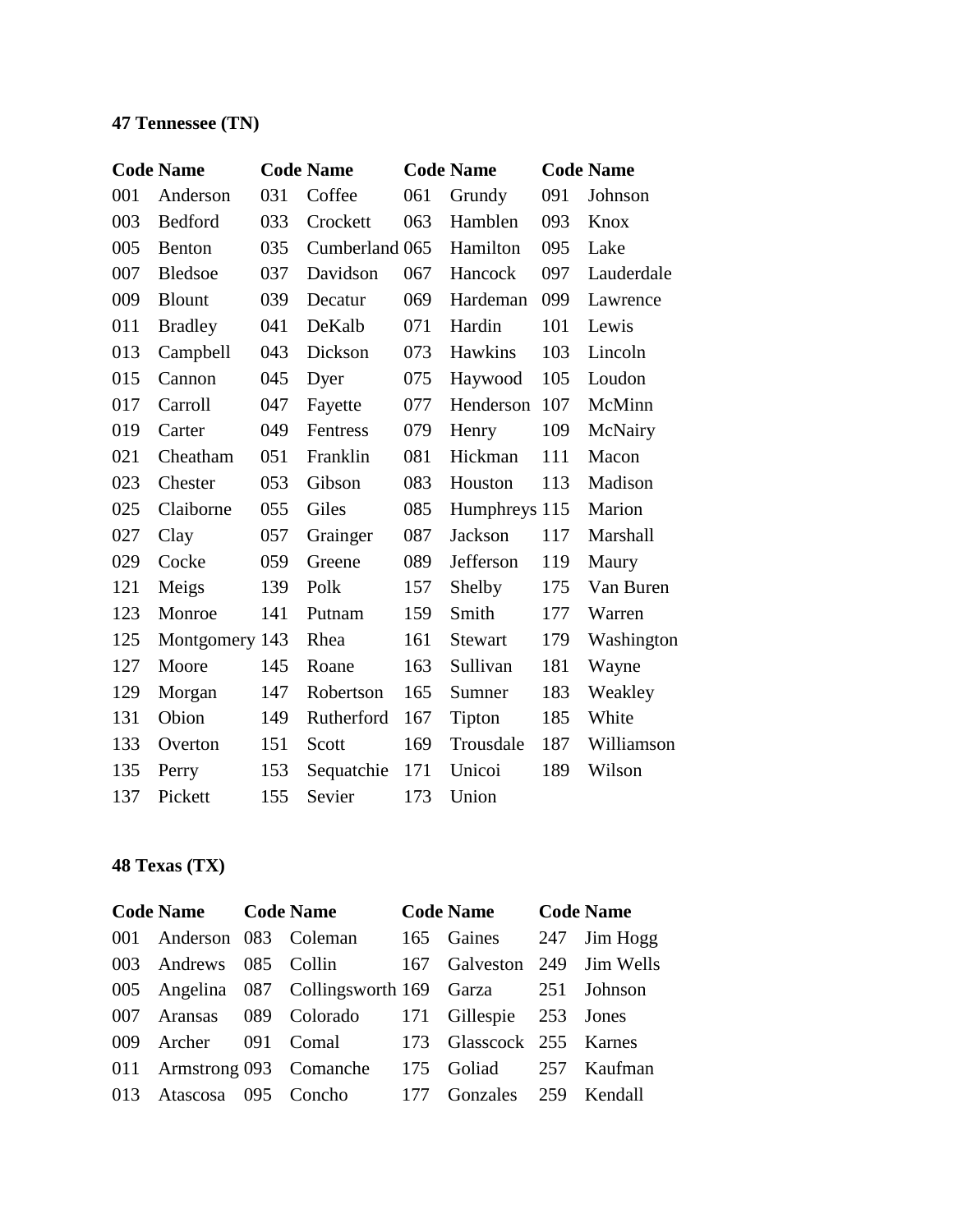|     | <b>Code Name</b> |     | <b>Code Name</b> |     | <b>Code Name</b> |     | <b>Code Name</b> |
|-----|------------------|-----|------------------|-----|------------------|-----|------------------|
| 081 | Coke             | 163 | Frio             | 245 | Jefferson        | 327 | Menard           |
| 079 | Cochran          | 161 | Freestone        | 243 | Jeff Davis       | 325 | Medina           |
| 077 | Clay             | 159 | Franklin         | 241 | Jasper           | 323 | Maverick         |
| 075 | Childress        | 157 | Fort Bend        | 239 | Jackson          | 321 | Matagorda        |
| 073 | Cherokee         | 155 | Foard            | 237 | Jack             | 319 | Mason            |
| 071 | Chambers         | 153 | Floyd            | 235 | Irion            | 317 | Martin           |
| 069 | Castro           | 151 | Fisher           | 233 | Hutchinson 315   |     | Marion           |
| 067 | Cass             | 149 | Fayette          | 231 | Hunt             | 313 | Madison          |
| 065 | Carson           | 147 | Fannin           | 229 | Hudspeth         | 311 | McMullen         |
| 063 | Camp             | 145 | Falls            | 227 | Howard           | 309 | McLennan         |
| 061 | Cameron          | 143 | Erath            | 225 | Houston          | 307 | McCulloch        |
| 059 | Callahan         | 141 | El Paso          | 223 | Hopkins          | 305 | Lynn             |
| 057 | Calhoun          | 139 | Ellis            | 221 | Hood             | 303 | Lubbock          |
| 055 | Caldwell         | 137 | Edwards          | 219 | Hockley          | 301 | Loving           |
| 053 | <b>Burnet</b>    | 135 | Ector            | 217 | Hill             | 299 | Llano            |
| 051 | Burleson         | 133 | Eastland         | 215 | Hidalgo          | 297 | Live Oak         |
| 049 | <b>Brown</b>     | 131 | Duval            | 213 | Henderson        | 295 | Lipscomb         |
| 047 | <b>Brooks</b>    | 129 | Donley           | 211 | Hemphill         | 293 | Limestone        |
| 045 | <b>Briscoe</b>   | 127 | Dimmit           | 209 | Hays             | 291 | Liberty          |
| 043 | <b>Brewster</b>  | 125 | <b>Dickens</b>   | 207 | Haskell          | 289 | Leon             |
| 041 | <b>Brazos</b>    | 123 | DeWitt           | 205 | Hartley          | 287 | Lee              |
| 039 | <b>Brazoria</b>  | 121 | Denton           | 203 | Harrison         | 285 | Lavaca           |
| 037 | Bowie            | 119 | Delta            | 201 | Harris           | 283 | La Salle         |
| 035 | <b>Bosque</b>    | 117 | Deaf Smith       | 199 | Hardin           | 281 | Lampasas         |
| 033 | Borden           | 115 | Dawson           | 197 | Hardeman         | 279 | Lamb             |
| 031 | Blanco           | 113 | Dallas           | 195 | Hansford         | 277 | Lamar            |
| 029 | Bexar            | 111 | Dallam           | 193 | Hamilton         | 275 | Knox             |
| 027 | Bell             | 109 | Culberson        | 191 | Hall             | 273 | Kleberg          |
| 025 | <b>Bee</b>       | 107 | Crosby           | 189 | Hale             | 271 | Kinney           |
| 023 | <b>Baylor</b>    | 105 | Crockett         | 187 | Guadalupe        | 269 | King             |
| 021 | <b>Bastrop</b>   | 103 | Crane            | 185 | Grimes           | 267 | Kimble           |
| 019 | <b>Bandera</b>   | 101 | Cottle           | 183 | Gregg            | 265 | Kerr             |
| 017 | <b>Bailey</b>    | 099 | Coryell          | 181 | Grayson          | 263 | Kent             |
| 015 | Austin           | 097 | Cooke            | 179 | Gray             | 261 | Kenedy           |
|     |                  |     |                  |     |                  |     |                  |

| <b>Code Name</b> |             | <b>Code Name</b> |              | <b>Code Name</b> | <b>Code Name</b> |               |  |
|------------------|-------------|------------------|--------------|------------------|------------------|---------------|--|
|                  | 329 Midland |                  | 375 Potter   | 421 Sherman      |                  | 465 Val Verde |  |
|                  | 331 Milam   |                  | 377 Presidio | 423 Smith        |                  | 467 Van Zandt |  |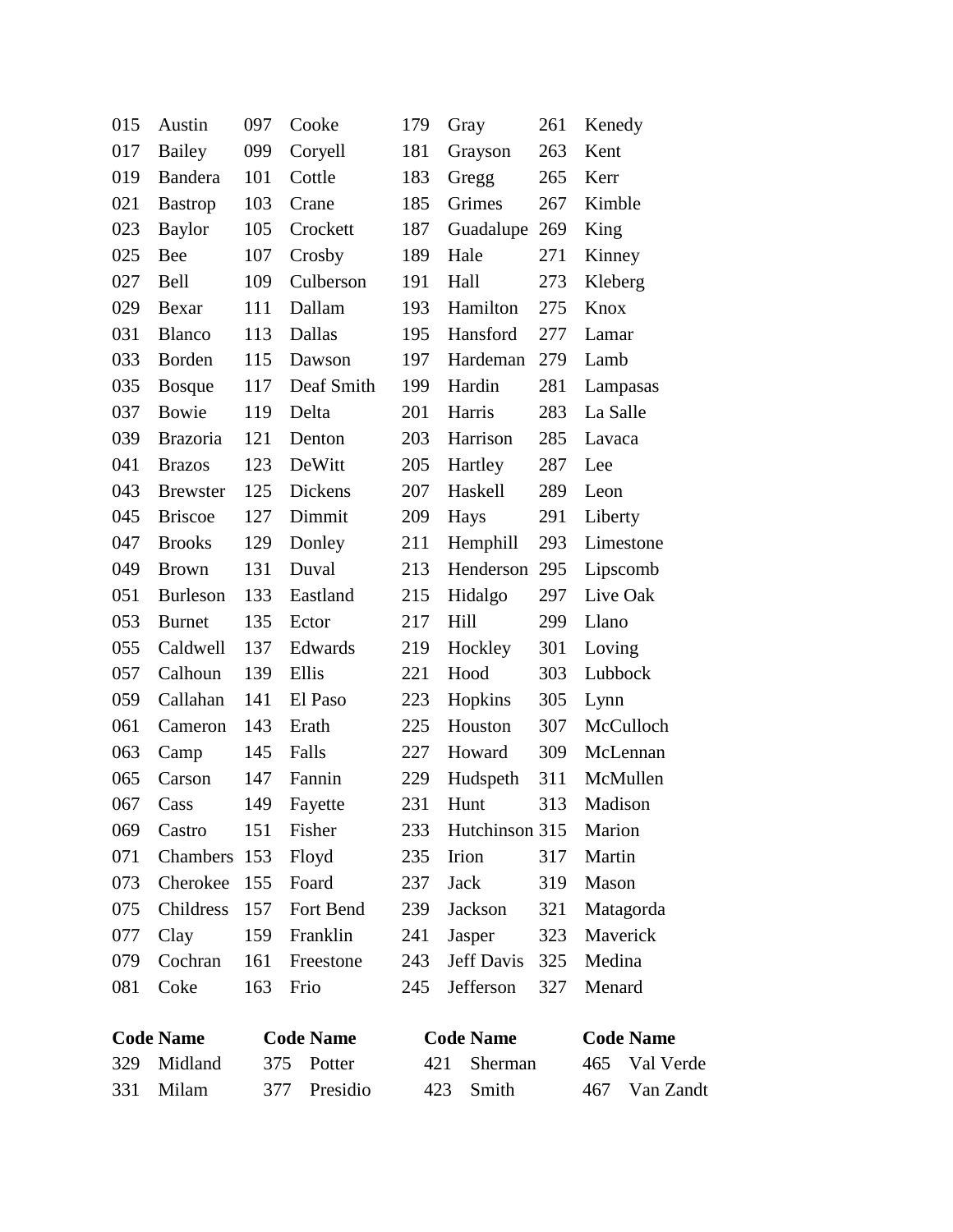| 333 | Mills           | 379 | Rains             | 425 | Somervell        | 469 | Victoria   |
|-----|-----------------|-----|-------------------|-----|------------------|-----|------------|
| 335 | Mitchell        | 381 | Randall           | 427 | <b>Starr</b>     | 471 | Walker     |
| 337 | Montague        | 383 | Reagan            | 429 | <b>Stephens</b>  | 473 | Waller     |
| 339 | Montgomery      | 385 | Real              | 431 | Sterling         | 475 | Ward       |
| 341 | Moore           | 387 | <b>Red River</b>  | 433 | Stonewall        | 477 | Washington |
| 343 | Morris          | 389 | Reeves            | 435 | Sutton           | 479 | Webb       |
| 345 | Motley          | 391 | Refugio           | 437 | Swisher          | 481 | Wharton    |
| 347 | Nacogdoches 393 |     | Roberts           | 439 | <b>Tarrant</b>   | 483 | Wheeler    |
| 349 | Navarro         | 395 | Robertson         | 441 | Taylor           | 485 | Wichita    |
| 351 | Newton          | 397 | Rockwall          | 443 | Terrell          | 487 | Wilbarger  |
| 353 | Nolan           | 399 | Runnels           | 445 | Terry            | 489 | Willacy    |
| 355 | <b>Nueces</b>   | 401 | Rusk              | 447 | Throckmorton 491 |     | Williamson |
| 357 | Ochiltree       | 403 | Sabine            | 449 | <b>Titus</b>     | 493 | Wilson     |
| 359 | Oldham          | 405 | San Augustine 451 |     | Tom Green        | 495 | Winkler    |
| 361 | Orange          | 407 | San Jacinto       | 453 | Travis           | 497 | Wise       |
| 363 | Palo Pinto      | 409 | San Patricio      | 455 | Trinity          | 499 | Wood       |
| 365 | Panola          | 411 | San Saba          | 457 | Tyler            | 501 | Yoakum     |
| 367 | Parker          | 413 | Schleicher        | 459 | Upshur           | 503 | Young      |
| 369 | Parmer          | 415 | Scurry            | 461 | Upton            | 505 | Zapata     |
| 371 | Pecos           | 417 | Shackelford       | 463 | Uvalde           | 507 | Zavala     |
| 373 | Polk            | 419 | Shelby            |     |                  |     |            |

#### **49 Utah (UT)**

|     | <b>Code Name</b> Code Name      |     |         |     | <b>Code Name</b>                     |
|-----|---------------------------------|-----|---------|-----|--------------------------------------|
| 001 | Beaver 021                      |     | Iron    | 041 | Sevier                               |
| 003 | Box Elder 023 Juab 043 Summit   |     |         |     |                                      |
| 005 | Cache 025 Kane                  |     |         |     | 045 Tooele                           |
| 007 | Carbon 027 Millard              |     |         | 047 | Uintah                               |
| 009 | Daggett 029 Morgan 049 Utah     |     |         |     |                                      |
|     | 011 Davis 031 Piute 051 Wasatch |     |         |     |                                      |
|     |                                 |     |         |     | 013 Duchesne 033 Rich 053 Washington |
| 015 | Emery 035 Salt Lake 055         |     |         |     | Wayne                                |
| 017 | Garfield 037 San Juan 057 Weber |     |         |     |                                      |
| 019 | Grand                           | 039 | Sanpete |     |                                      |

#### **50 Vermont (VT)**

**Code Name Code Name**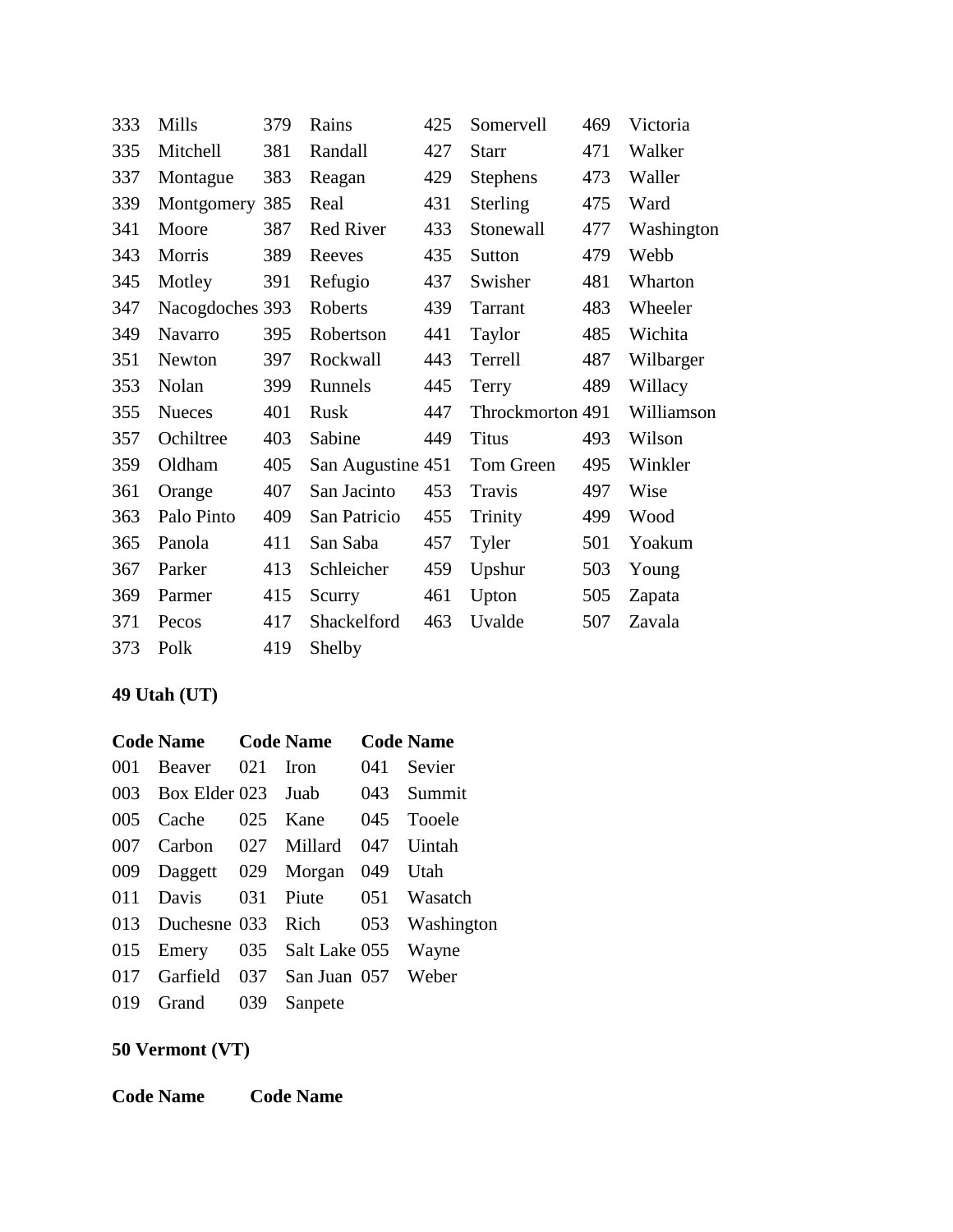| 001 Addison 015 Lamoille   |                          |
|----------------------------|--------------------------|
| 003 Bennington 017 Orange  |                          |
| 005 Caledonia 019 Orleans  |                          |
| 007 Chittenden 021 Rutland |                          |
|                            | 009 Essex 023 Washington |
| 011 Franklin 025 Windham   |                          |
| 013 Grand Isle 027 Windsor |                          |

## **51 Virginia (VA)**

|     | <b>Code Name</b> |     | <b>Code Name</b>   |     | <b>Code Name</b> |     | <b>Code Name</b>      |
|-----|------------------|-----|--------------------|-----|------------------|-----|-----------------------|
| 001 | Accomack         | 071 | Giles              | 143 | Pittsylvania     | 570 | Colonial Heights city |
| 003 | Albemarle        | 073 | Gloucester         | 145 | Powhatan         | 580 | Covington city        |
| 005 | Alleghany        | 075 | Goochland          | 147 | Prince Edward    | 590 | Danville city         |
| 007 | Amelia           | 077 | Grayson            | 149 | Prince George    | 595 | Emporia city          |
| 009 | Amherst          | 079 | Greene             | 153 | Prince William   | 600 | Fairfax city          |
| 011 | Appomattox 081   |     | Greensville        | 155 | Pulaski          | 610 | Falls Church city     |
| 013 | Arlington        | 083 | Halifax            | 157 | Rappahannock     | 620 | Franklin city         |
| 015 | Augusta          | 085 | Hanover            | 159 | Richmond         | 630 | Fredericksburg city   |
| 017 | <b>Bath</b>      | 087 | Henrico            | 161 | Roanoke          | 640 | Galax city            |
| 019 | Bedford          | 089 | Henry              | 163 | Rockbridge       | 650 | Hampton city          |
| 021 | <b>Bland</b>     | 091 | Highland           | 165 | Rockingham       | 660 | Harrisonburg city     |
| 023 | <b>Botetourt</b> | 093 | Isle of Wight      | 167 | Russell          | 670 | Hopewell city         |
| 025 | <b>Brunswick</b> | 095 | James City         | 169 | Scott            | 678 | Lexington city        |
| 027 | Buchanan         | 097 | King and Queen 171 |     | Shenandoah       | 680 | Lynchburg city        |
| 029 | Buckingham 099   |     | King George        | 173 | Smyth            | 683 | Manassas city         |
| 031 | Campbell         | 101 | King William       | 175 | Southampton      | 685 | Manassas Park city    |
| 033 | Caroline         | 103 | Lancaster          | 177 | Spotsylvania     | 690 | Martinsville city     |
| 035 | Carroll          | 105 | Lee                | 179 | Stafford         | 700 | Newport News city     |
| 036 | Charles City 107 |     | Loudoun            | 181 | Surry            | 710 | Norfolk city          |
| 037 | Charlotte        | 109 | Louisa             | 183 | <b>Sussex</b>    | 720 | Norton city           |
| 041 | Chesterfield 111 |     | Lunenburg          | 185 | Tazewell         | 730 | Petersburg city       |
| 043 | Clarke           | 113 | Madison            | 187 | Warren           | 735 | Poquoson city         |
| 045 | Craig            | 115 | Mathews            | 191 | Washington       | 740 | Portsmouth city       |
| 047 | Culpeper         | 117 | Mecklenburg        | 193 | Westmoreland     | 750 | Radford city          |
| 049 | Cumberland 119   |     | Middlesex          | 195 | Wise             | 760 | Richmond city         |
| 051 | Dickenson        | 121 | Montgomery         | 197 | Wythe            | 770 | Roanoke city          |
| 053 | Dinwiddie        | 125 | Nelson             | 199 | York             | 775 | Salem city            |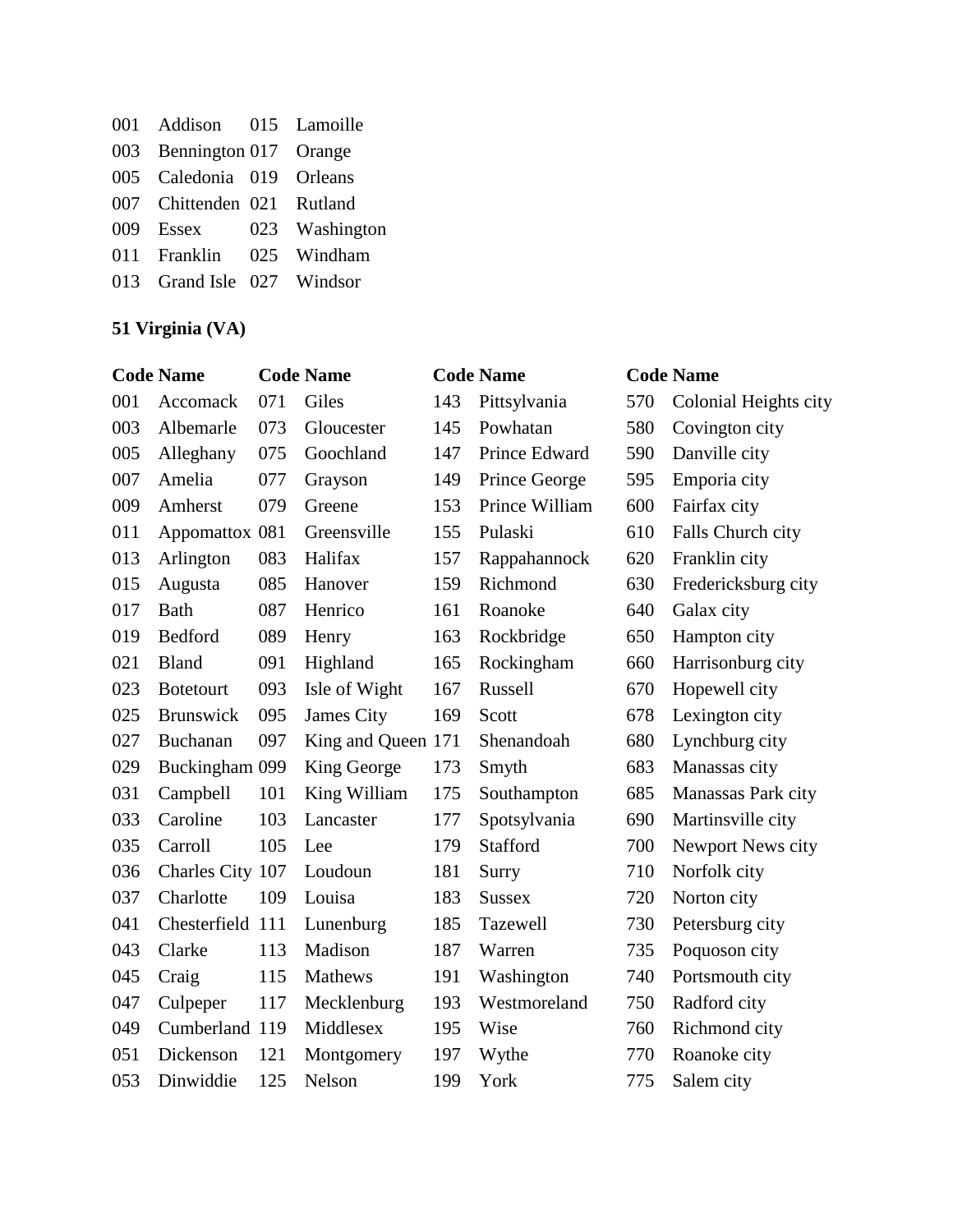| 057 | Essex         | 127 | New Kent               | 510 Alexandria                                 | 790 | Staunton city       |
|-----|---------------|-----|------------------------|------------------------------------------------|-----|---------------------|
| 059 | Fairfax       |     | 131 Northampton        | 515 Bedford                                    | 800 | Suffolk city        |
| 061 | Fauquier      |     | 133 Northumberland 520 | <b>Bristol</b>                                 | 810 | Virginia Beach city |
| 063 | Floyd         |     | 135 Nottoway           | 530 Buena Vista city                           | 820 | Waynesboro city     |
|     | 065 Fluvanna  |     | 137 Orange             | 540 Charlottesville city 830 Williamsburg city |     |                     |
| 067 | Franklin      | 139 | Page                   | 550 Chesapeake city 840                        |     | Winchester city     |
|     | 069 Frederick | 141 | <b>Patrick</b>         | 560 Clifton Forge city                         |     |                     |

*Changes from 1990* The 1990 codes included 780-South Boston city.

#### **53 Washington (WA)**

|     | <b>Code Name</b>      |     | <b>Code Name</b>              |      | <b>Code Name</b> |        | <b>Code Name</b>             |
|-----|-----------------------|-----|-------------------------------|------|------------------|--------|------------------------------|
| 001 | Adams                 | 021 | <b>Franklin</b>               | 041  | Lewis            | 061    | Snohomish                    |
| 003 | Asotin                | 023 | Garfield                      | 043  | Lincoln          | 063    | Spokane                      |
| 005 | <b>Benton</b>         | 025 | Grant                         |      | $045$ Mason      | $065-$ | <b>Stevens</b>               |
| 007 | Chelan                |     | 027 Grays Harbor 047 Okanogan |      |                  | 067    | Thurston                     |
| 009 | Clallam               | 029 | Island                        | 049  | Pacific          | 069    | Wahkiakum                    |
| 011 | Clark                 | 031 | Jefferson                     | 051  |                  |        | Pend Oreille 071 Walla Walla |
|     | 013 Columbia 033 King |     |                               | 053  | Pierce           | 073    | Whatcom                      |
|     | 015 Cowlitz 035       |     | Kitsap                        | 0.55 | San Juan         | 075    | Whitman                      |
| 017 | Douglas 037           |     | Kittitas                      | 057  | Skagit           | 077    | Yakima                       |
| 019 | Ferry                 | 039 | Klickitat                     | 059  | Skamania         |        |                              |

# **54 West Virginia (WV)**

|     | <b>Code Name</b>        |     | <b>Code Name</b>  |     | <b>Code Name</b>                |     | <b>Code Name</b> |
|-----|-------------------------|-----|-------------------|-----|---------------------------------|-----|------------------|
| 001 | Barbour                 | 029 | Hancock           | 057 | Mineral                         | 085 | Ritchie          |
| 003 | Berkeley                |     | 031 Hardy         | 059 | Mingo                           | 087 | Roane            |
| 005 | Boone                   |     |                   |     | 033 Harrison 061 Monongalia 089 |     | <b>Summers</b>   |
| 007 | <b>Braxton</b>          | 035 | Jackson           | 063 | Monroe                          | 091 | Taylor           |
| 009 | Brooke                  |     | 037 Jefferson 065 |     | Morgan                          | 093 | Tucker           |
| 011 | Cabell                  | 039 | Kanawha 067       |     | Nicholas                        | 095 | Tyler            |
| 013 | Calhoun                 | 041 | Lewis             | 069 | Ohio                            | 097 | Upshur           |
| 015 | Clay                    |     | 043 Lincoln 071   |     | Pendleton                       | 099 | Wayne            |
| 017 | Doddridge 045 Logan 073 |     |                   |     | Pleasants                       | 101 | Webster          |
| 019 | Fayette                 |     |                   |     | 047 McDowell 075 Pocahontas 103 |     | Wetzel           |
| 021 | Gilmer                  | 049 | Marion            | 077 | Preston                         | 105 | Wirt             |